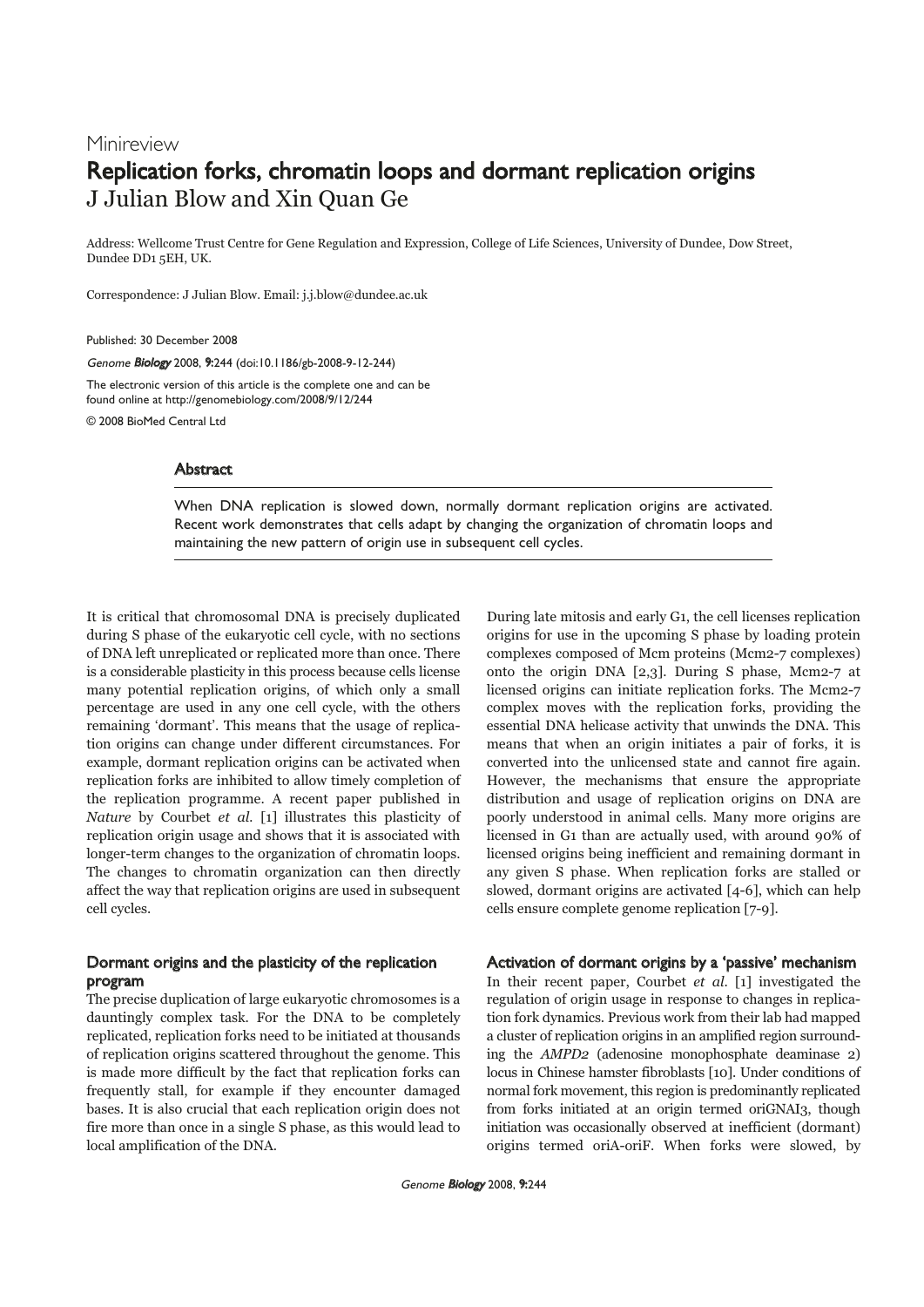

#### Figure 1

A simplified version of the AMPD2 locus is shown, with the primary origin oriGNAI3 on the left and two less efficient origins on the right. During G1, origins are licensed by binding Mcm2-7 (blue, M); when origins fire during S phase, Mcm2-7 provides essential helicase activity at the fork. The cartoons on the right show the chromatin of the locus coiled up and cross-linked to proteins of the nuclear matrix (green dots), forming a 'halo' of DNA around the tethering points. (a) Cells adapted for growth under conditions of slow fork movement. Multiple origins fire in the locus, with all origins having become relatively efficient (large red ovals) to compensate for slow fork movement, and all being associated with matrix proteins. (b) In the first cell cycle after a shift to conditions allowing fast fork progression, the rate of origin firing is decreased, but the relative efficiency and the matrix-association properties of the origins are similar to those seen before the shift. Only in the second cell cycle after the shift do the two relatively inefficient origins become dormant again (small red ovals) and less closely associated with the matrix.

reducing the cellular supply of deoxynucleotides, initiation at oriA-oriF was significantly increased. This was associated with an overall increase in the number of initiation events throughout the locus.

One simple explanation for these results is that origin firing is stochastic. Once a genomic locus containing a cluster of origins becomes activated, dormant origins within that cluster normally have only a brief time to fire before they are passively replicated (and hence inactivated) by a fork from a neighboring origin. If replication forks are slowed, dormant origins are more likely to fire simply because there is an increased period of time before they are passively replicated. Consistent with this 'passive' mechanism, it has been reported that under conditions of modest fork slowing (when replication checkpoints are not strongly activated), there is a correlation between the degree of fork slowing and the overall increase in origin density [1,8].

# Long-term adaptation of origin usage

This passive activation of dormant origins is a rapid and transitory response that should not affect the long-term behavior of cells. A key observation of Courbet et al. [1] is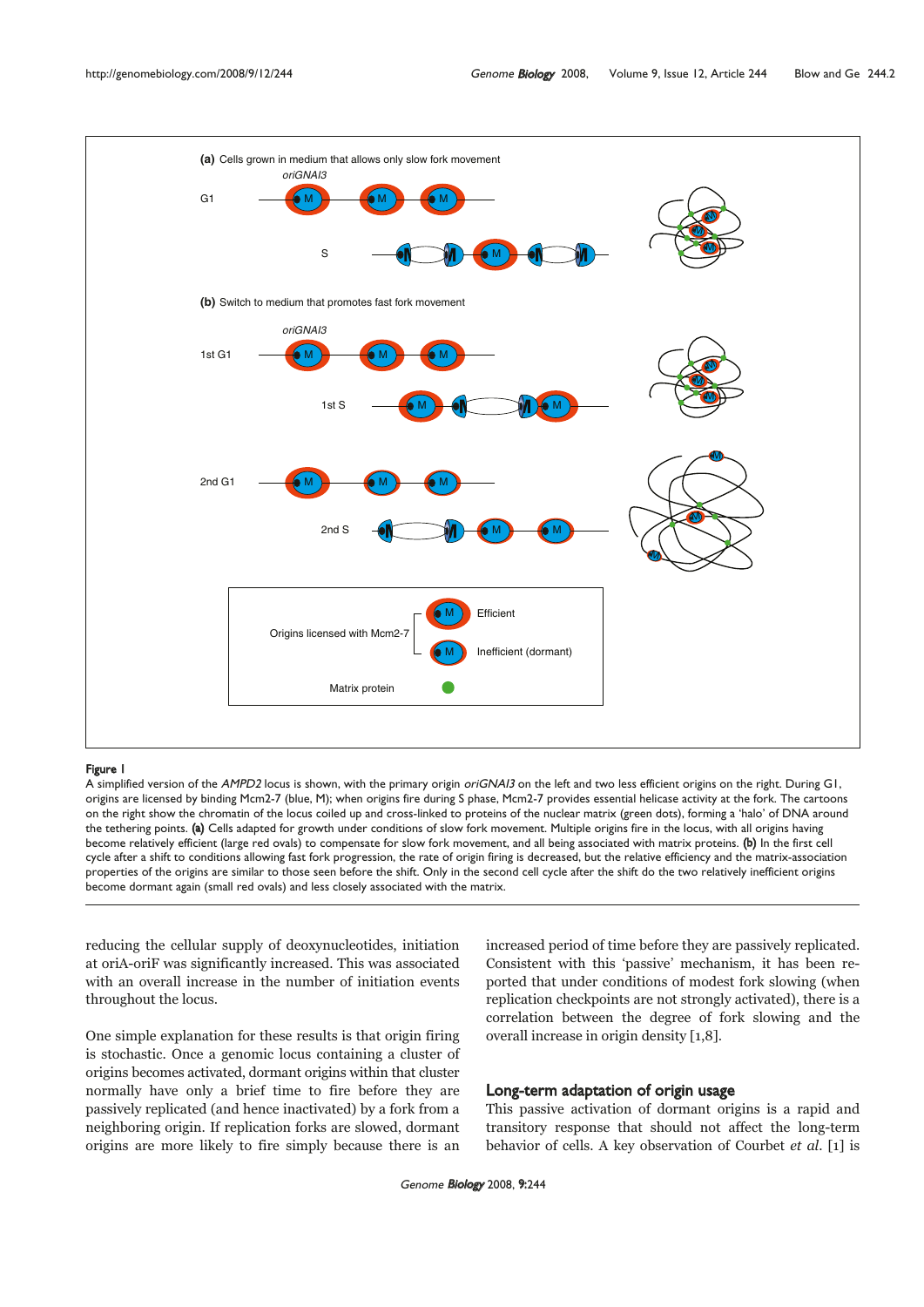that in addition to this rapid response, cells also respond to changes in fork dynamics by adapting origin usage in subsequent cell cycles. Cells were grown under conditions in which forks could only move slowly, promoting a high rate of initiation at *oriA-oriF* as well as at *oriGNAI*3 (Figure 1). Cells were then synchronized in mitosis and replated into fresh medium that allows fast fork progression. In the first S phase after replating, the overall initiation density in the AMPD2 locus dropped, so that there was a low frequency of multiple initiations occurring in individual loci, as expected by the 'passive' mechanism. However, initiation did not occur predominantly at the primary origin, oriGNAI3, but was distributed among the dormant origins oriA-oriF as well as oriGNAI3. Only in the second S phase after the increase in fork speed was the dominance of oriGNAI3 regained and the relative efficiency of initiation at oriA-oriF decreased. It therefore appears that cells had adapted to growth under slow fork conditions by raising the efficiency of oriA-oriF, which under normal conditions usually remain dormant.

# Changes to chromatin loops correlate with the adaptation

Courbet et al. [1] go on to show that the adaptation of origin efficiency correlates both with changes in chromatin organization and the association of replication origins with the nuclear matrix in G1. Previous work has shown that during S phase, clusters of 5-50 adjacent replicons (the stretch of DNA replicated from a given origin) are replicated together in 'factories', with all the DNA replicated in a single factory remaining co-localized within the nucleus over many cell cycles [11-13]. The physical basis for this organization is currently unknown. One suggestion is that it reflects the attachment of specific DNA sequences to an insoluble nucleoskeleton or matrix, thereby creating chromatin loops that define functional units of transcription and replication [14]. A slightly different view is that chromatin loops may be held together by multiple weak and reversible interactions between chromatin-bound proteins [15,16]. Whatever its physical basis, there is known to be a good correlation between the size of DNA loops in the 'halo' of DNA that appears to be tethered to the nuclear matrix and the average spacing between replication origins [17].

When Courbet et al. grew cells for several generations under conditions where replication forks moved slowly, both the primary (oriGNAI3) and dormant (oriA-oriF) origins were used with similar efficiencies, and they were distributed fairly similarly throughout the halo of matrix-attached DNA. The total size of these halos was smaller than that of halos from cells grown under normal conditions (see cartoons on the right-hand side of Figure 1). When cells were grown for several generations under conditions that allow fast fork progression, the DNA halos became larger (consistent with the lower average density of origins [17]), and oriGNAI3, but not the dormant origins, was preferentially found closer to the center of the halo. Critically, when synchronized cells were changed from 'slow-fork' conditions to conditions allowing normal fork rates, the change in halo size and the relative positions of the origins within the halo were only seen in the second cell cycle after the switch (Figure 1b).

This suggests that the positioning of origins within the halo, which correlates with the relative efficiency of these origins, is a long-term adaptation to changes in fork rate that persists into the next cell cycle. In some way, information about how the origins in a cluster have been replicated is converted into a changed organization of the nuclear matrix and the attachment of replication origins to it. Because we do not understand how replication origins are organized within replication factories and in chromatin loops, we can only speculate on what these changes might be. Some marker of where forks initiate or terminate might be left on the DNA. Proteins such as topoisomerase II [18-20] and cohesin [21,22], which are involved in the organization of DNA within the nucleus and which interact with the replication machinery, could be involved. When such proteins are deposited on chromatin, this might physically bring origins together with the matrix to increase their firing efficiency.

The Mcm2-7 proteins that license replication origins are commonly misregulated at an early stage in cancer cells [23-25], and the incorrect regulation of replication origins may be an important cause of the genetic instability seen in cancer. The work of Courbet et al. [1] confirms the plasticity of origin usage during DNA replication and provides clues as to how origin selection might occur in animal cells. Although this problem has been apparent for many years, there is now promise that it can be better understood.

### **References**

- 1. Courbet S, Gay S, Arnoult N, Wronka G, Anglana M, Brison O, Debatisse M: Replication fork movement sets chromatin loop size and origin choice in mammalian cells. Nature 2008, 455:557-560.
- 2. Blow JJ, Dutta A: Preventing re-replication of chromosomal DNA. Nat Rev Mol Cell Biol 2005, 6:476-486.
- 3. Arias EE, Walter JC: Strength in numbers: preventing rereplication via multiple mechanisms in eukaryotic cells. Genes Dev 2007, 21:497-518.
- 4. Ockey CH, Saffhill R: The comparative effects of short-term DNA inhibition on replicon synthesis in mammalian cells. Exp Cell Res 1976, 103:361-373.
- 5. Taylor JH: Increase in DNA replication sites in cells held at the beginning of S phase. Chromosoma 1977, 62:291-300.
- 6. Gilbert DM: Replication origin plasticity, Taylor-made: inhibition vs recruitment of origins under conditions of replication stress. Chromosoma 2007, 116:341-347.
- 7. Woodward AM, Gohler T, Luciani MG, Oehlmann M, Ge X, Gartner A, Jackson DA, Blow JJ: Excess Mcm2-7 license dormant origins of replication that can be used under conditions of replicative stress. J Cell Biol 2006, 173:673-683.
- 8. Ge XQ, Jackson DA, Blow JJ: Dormant origins licensed by excess Mcm2-7 are required for human cells to survive replicative stress. Genes Dev 2007, 21:3331-3341.
- 9. Ibarra A, Schwob E, Mendez |: Excess MCM proteins protect human cells from replicative stress by licensing backup origins of replication. Proc Natl Acad Sci USA 2008, 105:8956-8961.

Genome **Biology** 2008, 9:244